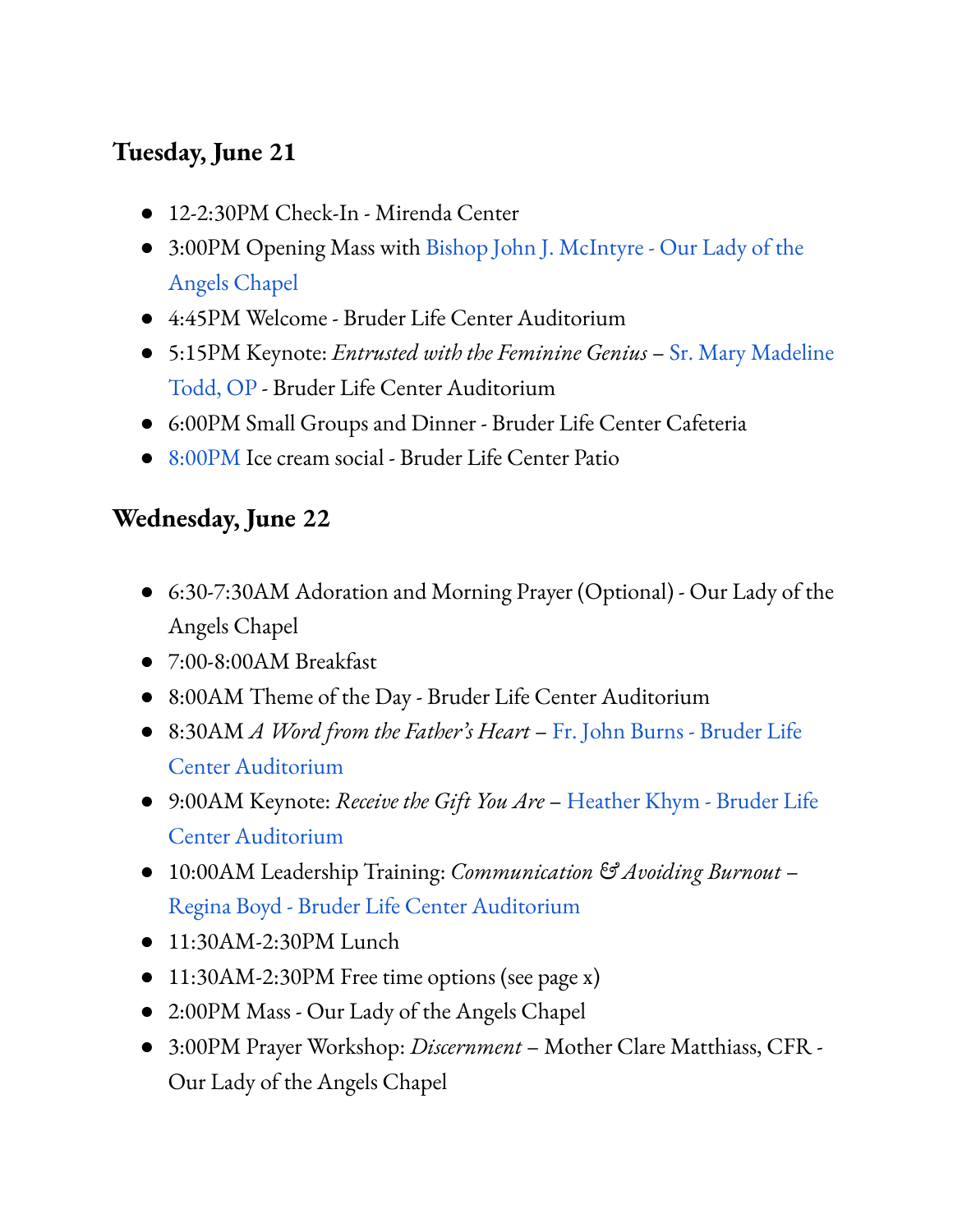- 4:15PM Power Session: *The Catholic Vision of Wholeness, Healing and Integrated Growth -* Bruder Life Center Auditorium
	- Moderator: [Claudine Noel](https://giveninstitute.com/claudine-noel/)
	- [Elena Kilner](https://giveninstitute.com/elena-kilner/)
	- [Dr. Carleara Weiss](https://giveninstitute.com/dr-carleara-weiss/)
	- [Sr. Julianna Gonzalez, OCD](https://giveninstitute.com/sr-julianna-gonzalez-ocd/)
- 5:45PM Small Groups and Dinner Bruder Life Center Cafeteria
- 7:30PM Arrive to Catholic Female Leaders Celebration Bruder Life Center Auditorium
- 8:00PM GIVEN Catholic Female Leaders Celebration Bruder Life Center

# **Thursday, June 23**

- 6:30-7:30AM Adoration and Morning Prayer (Optional) Our Lady of the Angels Chapel
- 7:00-8:00AM Breakfast
- 8:30AM Theme of the Day Bruder Life Center Auditorium
- 8:45AM *Morning Visio Divina –* [Katie Weiss](https://giveninstitute.com/katie-weiss/) GIVEN '16 Bruder Life Center Auditorium
- 9:00AM Keynote: *Realize the Gifts You've Been Given* [Sr. Josephine](https://giveninstitute.com/sr-josephine-garrett/) [Garrett, CSFN](https://giveninstitute.com/sr-josephine-garrett/) - Bruder Life Center Auditorium
- 10:00AM Leadership Training: *MCODE & Personal Vocation* [Donna M.](https://giveninstitute.com/donna-m-ottaviano-britt/) [Ottaviano-Britt](https://giveninstitute.com/donna-m-ottaviano-britt/) - Bruder Life Center Auditorium
- 11:30AM-2:30PM Lunch
- 11:30AM-2:30PM Free time options (see page x)
- 2:00PM Mass Our Lady of the Angels Chapel
- 3:15PM Power Session: *Recognizing the Gifts of Others While Unleashing Your Own -* Bruder Life Center Auditorium
	- Moderator: [Krista Corbello](https://giveninstitute.com/krista-corbello-speaker/)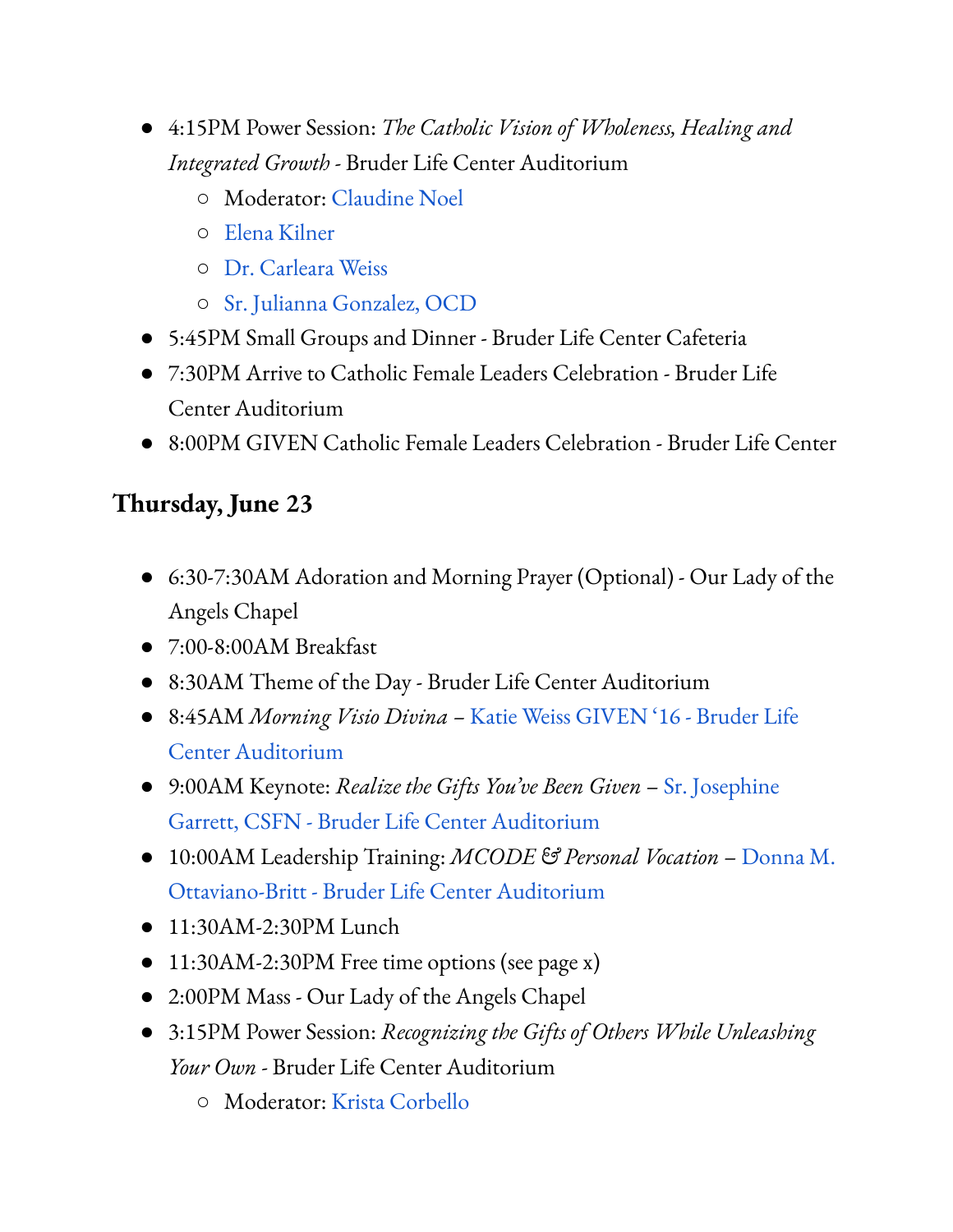- [Sr. Diana Marie Andrews, OP](https://giveninstitute.com/sr-diana-marie-andrews-op/)
- [Brenda Noriega](https://giveninstitute.com/brenda-noriega/)
- [Stephanie Saroki de García](https://giveninstitute.com/stephanie-saroki-de-garcia/)
- 4:45PM Small Groups and Dinner Bruder Life Center Cafeteria
- 6:15PM Load buses to travel to Holy Hour Mirenda Center
- 7:30PM Healing Eucharistic Holy Hour with Reflection by [Archbishop](https://giveninstitute.com/archbishop-chaput/) [Emeritus Charles J. Chaput](https://giveninstitute.com/archbishop-chaput/) - St. Charles Borromeo Seminary

# **Friday, June 24**

- 6:30-7:30AM Adoration and Morning Prayer (Optional) Our Lady of the Angels Chapel
- 7:00-8:00AM Breakfast
- 8:30AM Theme of the Day Bruder Life Center Auditorium
- 8:45AM *Morning Visio Divina –* [Katie Weiss](https://giveninstitute.com/katie-weiss/) Bruder Life Center Auditorium
- 9:00AM Keynote: *Respond With the Gift That Only You Can Give* [Rachel Bulman](https://giveninstitute.com/rachel-bulman/) - Bruder Life Center Auditorium
- 10:00AM Leadership Training: *How to Start a Business or Nonprofit* [Cassie Panzenbeck](https://giveninstitute.com/cassie-panzenbeck/), GIVEN '16 - Bruder Life Center Auditorium
- 11:30AM-2:30PM Lunch
- 11:30AM-2:30PM Free time options (see page x)
- 2:00PM Mass Our Lady of the Angels Chapel
- 3:15PM Power Session: *Taking on our Roles in the Drama of Life with Boldness and Trust -* Bruder Life Center Auditorium
	- A conversation between [Montse Alvarado](https://giveninstitute.com/montse-alvarado/) and Mother [Olga of the](https://giveninstitute.com/mother-olga-of-the-sacred-heart/) [Sacred Heart](https://giveninstitute.com/mother-olga-of-the-sacred-heart/)
- 4:45PM Small Groups and Dinner
- 7:00PM *What's Next?* GIVEN Staff Bruder Life Center Auditorium